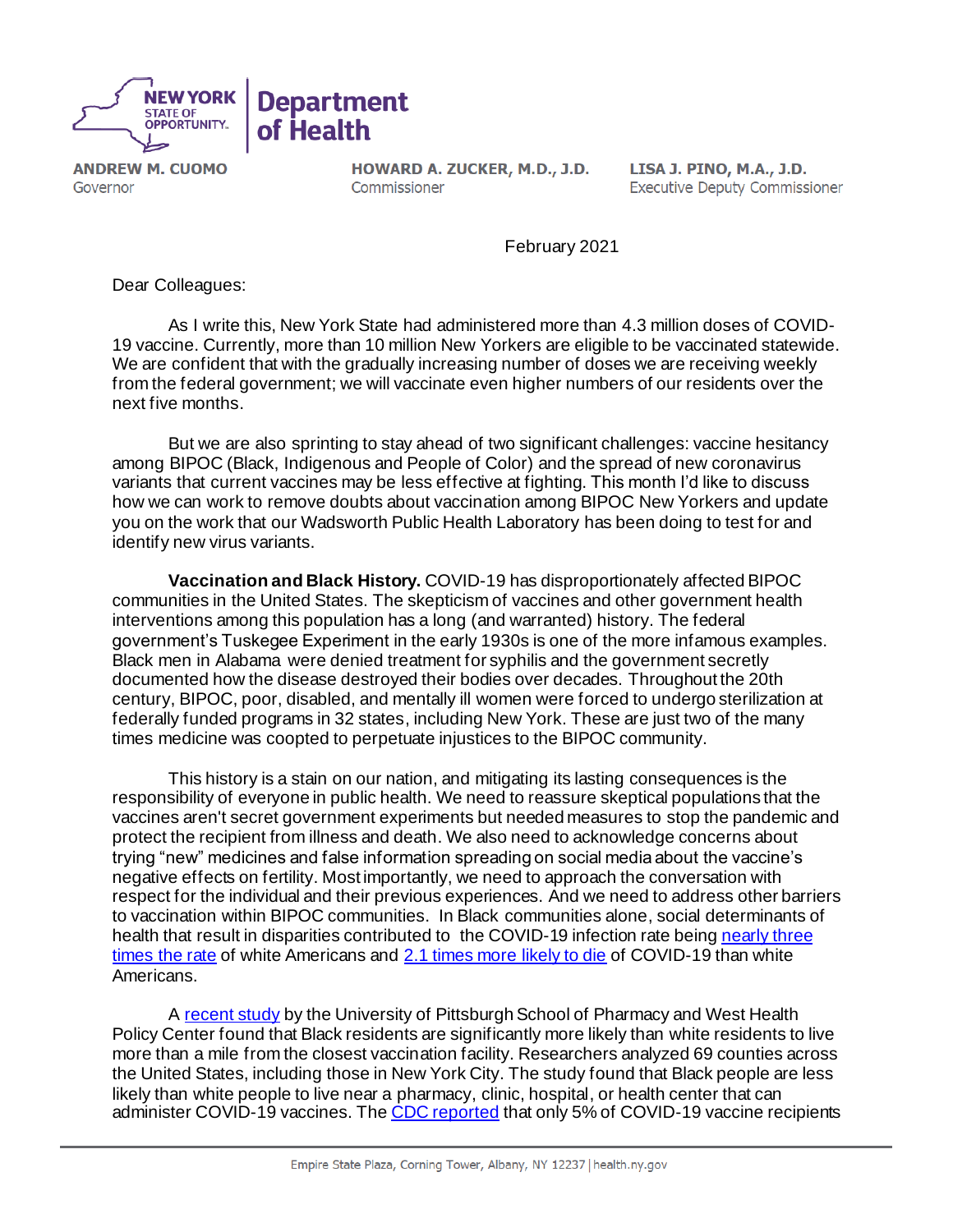in the first month of the rollout were Black—a disturbingly low number when Blacks represent 13.4% of the U.S. population.

New York State began COVID vaccinations with the counsel of a Vaccine Equity Task Force. We quickly learned that we needed to take intentional and culturally responsive steps to reach BIPOC New Yorkers. One approach to this is partnering with community health centers, Federal Emergency Management Agency (FEMA) and others to open mass vaccination sites in BIPOC communities: The Armory in Upper Manhattan, Yankee Stadium in the Bronx, York College in Queens, and Medgar Evers College in Brooklyn. Additional vaccination sites in Buffalo, Rochester, Albany, and Yonkers communities historically underserved by healthcare systems and disproportionately impacted by COVID-19 will be opening shortly.

We are additionally investing great effort in establishing pop-up vaccination sites at public housing complexes, community and cultural centers, and churches serving BIPOC and economically disadvantaged communities. We have established 90 of these pop-ups since mid-January and plan to set dates for all 33 NYCHA Senior Housing Developments, which house more than 7,600 seniors. We will eventually have pop-ups at more than 300 churches and cultural centers.

The great challenge of vaccinations at this scale has repeatedly called to my mind a little-remembered crisis faced by New York City in 1947—a small but potentially devastating [outbreak of smallpox,](https://www.ncbi.nlm.nih.gov/pmc/articles/PMC3323221/) which hadn't been seen in the city in years. Smallpox is probably the deadliest communicable disease that the World Health Organization officially declared eradicated. But that was in 1980. Thirty-three years before, it was found to have been brought to New York by a man traveling from Mexico City. Thanks to the actions of Health Commissioner Israel Weinstein, New York City managed to vaccinate 6,350,000 people in its five boroughs in less than a month. Only one person died from the disease other than Patient Zero, and there were only 12 infections.

This is an amazing story for public health: vaccinations were administered to millions in public and private hospitals, clinics, and police stations. But the truly amazing aspect to consider in 2021 is public engagement. In 1947, individuals of all ethnicities willingly waited for hours in the rain to get their smallpox vaccination. President Truman when he was in town rolled up his sleeve to get vaccinated. My father, a pediatrician practicing in the Bronx, was delighted to have the honor of vaccinating the boxing champ and American hero Joe Louis.

The smallpox experience reminds us that a willing public plus fair and equal access is essential to ending pandemics. The Department of Health will continue to identify and address obstacles so that BIPOC individuals can conveniently get vaccinated locally in spaces that have proven to be trustworthy with safe and supportive providers. We will continue to partner with health providers in BIPOC communities that are not only proficient in vaccination, but in the language and culture of these communities. We will ensure the availability of vaccine education materials produced in multiple languages, so individuals can make informed decisions.

**Variant Investigations at Wadsworth.** Since the first cases of COVID-19 were identified in New York State in March 2020, the Department's public health laboratory has been using samples from COVID-19 patients to carry out whole genome sequencing of the SARS-CoV-2 virus. This sequencing has enabled us to track the genetic diversity of SARS-CoV-2 in place and time. While sequencing more than 6100 samples, we have watched a variant of SARS-CoV-2 with a D614G substitution in the gene encoding the spike protein replace the initial SARS-CoV-2 reference strain first isolated in the Wuhan market in China. Several other variants